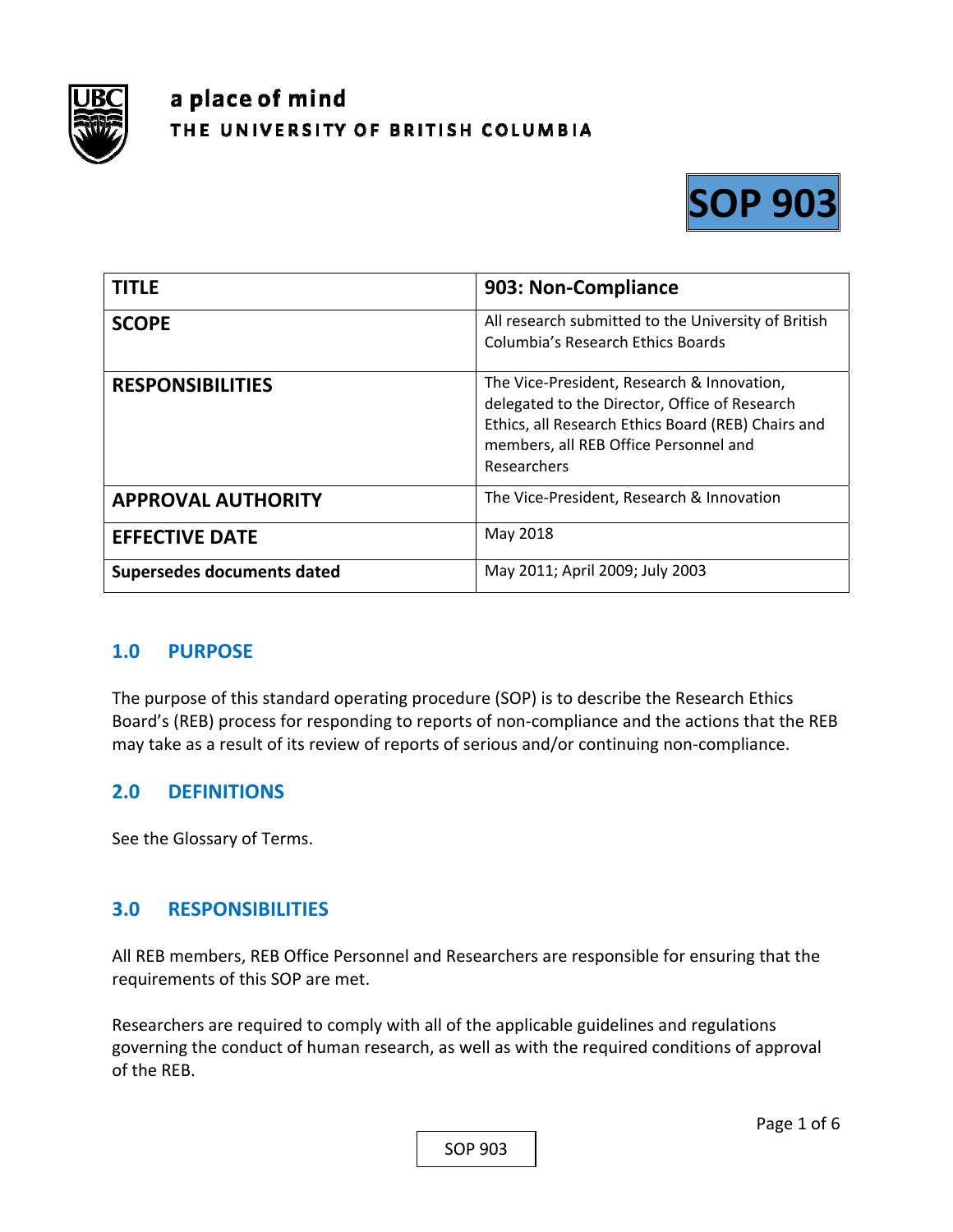The REB Office Personnel and the REB members are responsible for acting on information or reports of non‐compliance received from any source.

The REB Chair or designee is responsible for the initial review of allegations of non‐compliance.

If intentional, serious or continuing non‐compliance is established, the REB Chair or designee, in consultation with the Director, Office of Research Ethics, is responsible for determining the relevant corrective actions.

The REB Chair or designee is responsible for reporting any incidents of serious or continuing non‐compliance to the Researcher and to the appropriate Department/Division Head, as well as the Vice‐President, Research & Innovation, and has the authority to notify the regulatory authorities (as applicable), and the sponsor<sup>1</sup>. The REB may delegate regulatory authority reporting (as applicable) to the organization.

### **4.0 PROCEDURE**

Reports of non‐compliance may come from any source including the REB members, Researchers, research participants, organizational personnel, the media or the public. The rights and welfare of research participants could be at risk if there were serious or repeated non-compliance on the part of a Researcher or any member of the research team. It is, therefore, the duty of the REB to be receptive to these reports and to act on all credible allegations of non‐compliance.

### **4.1 Reports of Non‐compliance**

- **4.1.1** Reports of non‐compliance in human participant research may come from many sources including, but not limited to, a Researcher (as a self‐report), a sponsor representative, a quality assurance or compliance office, a research participant, a member of the research team, or a person not directly involved with the research;
- **4.1.2** Persons raising such concerns are encouraged to express them in writing. However, the REB office will receive and document oral reports of non‐compliance, including those which are received via the Research Participant Complaint Line;
- **4.1.3**  Evidence of serious or repeated non‐compliance may also arise from human protection‐ related Quality Assurance inspections, sponsor audits or inspections, or regulatory agency audits or inspections.

### **4.2 Evaluating Allegations of Non‐compliance**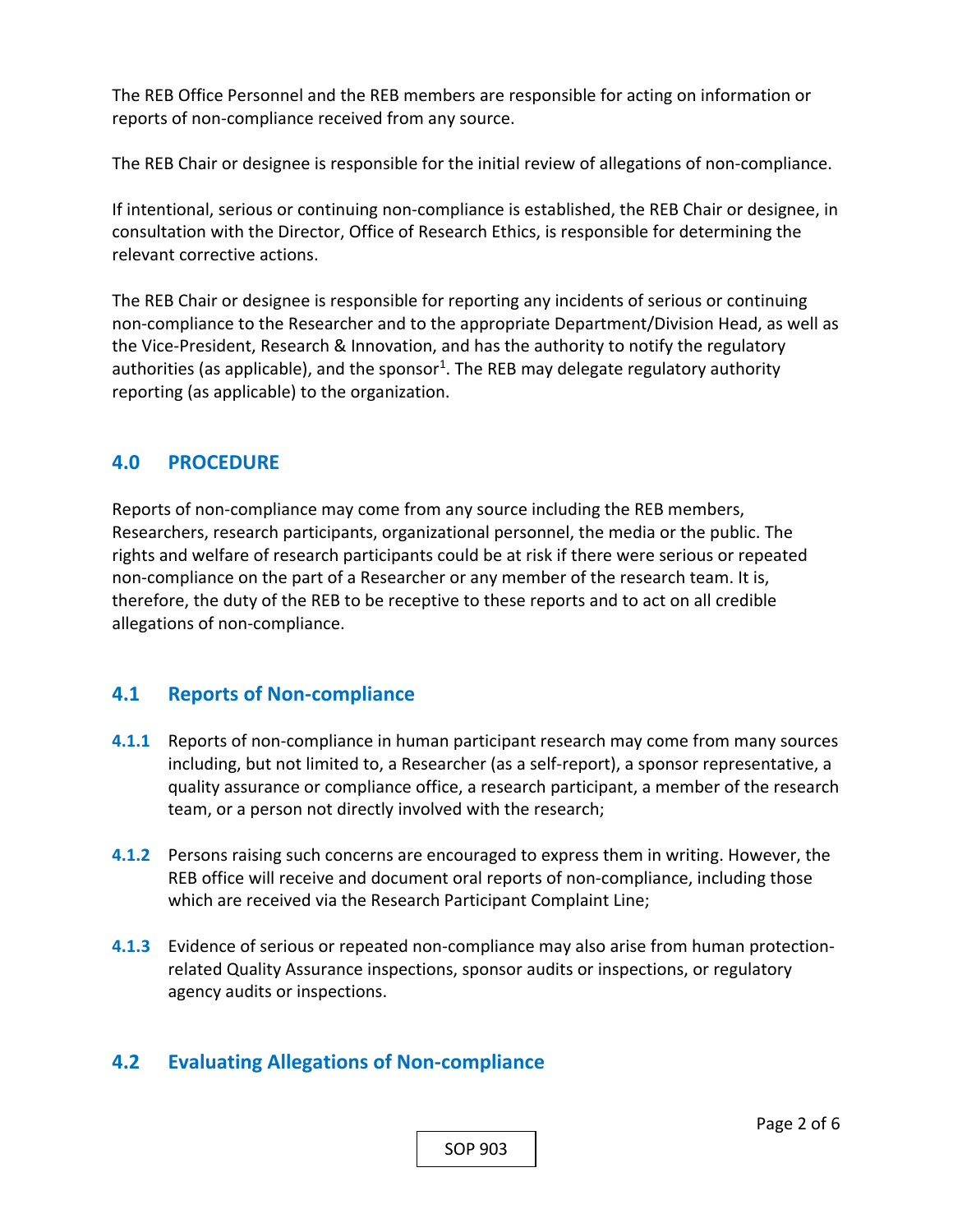- **4.2.1** When an allegation of non-compliance is referred to the REB, the REB Office Personnel will document the information and the contact details of the person reporting the allegation, and immediately refer the incident to the REB Chair or designee;
- **4.2.2** The REB Chair or designee manages all allegations of non-compliance and reports of non‐compliance that are determined to be more than minor;
- **4.2.3**  The REB Chair or designee will conduct an initial review of all allegations to determine the veracity of the allegations;
- **4.2.4**  The REB Chair or designee will obtain as much information as possible from the individual reporting the incident;
- **4.2.5**  The REB Chair or designee will obtain as much information as possible, or verification from other sources by one or more of the following means:
	- Contacting the Researcher or member of the investigative team directly,
	- Consulting with other relevant organizational personnel,
	- Collecting relevant documentation,
	- Reviewing any written materials,
	- Interviewing knowledgeable sources;
- **4.2.6**  If the REB Chair or designee determines that there is evidence of non‐compliance, he/she will then assess whether the non-compliance was intentional, serious and/or repeated;
- **4.2.7**  If the REB Chair or designee determines that there is no or insufficient evidence to support the allegations, no further action will be required.

### **4.3 Managing Non‐compliance**

- **4.3.1** The REB Chair or designee will attempt to resolve apparent instances of non‐compliance without interrupting the conduct of the research, especially if the rights and welfare of participants may be jeopardized by interrupting the research;
- **4.3.2** If the REB Chair or designee determines that the non‐compliance was not serious or repeated, and the research staff recognized the non‐compliance and took appropriate corrective actions, no further action may be required;
- **4.3.3**  If the REB Chair or designee determines that the non‐compliance was not serious or repeated, but the research staff did not recognize the non‐compliance or take appropriate corrective actions, the REB Chair or designee may discuss the matter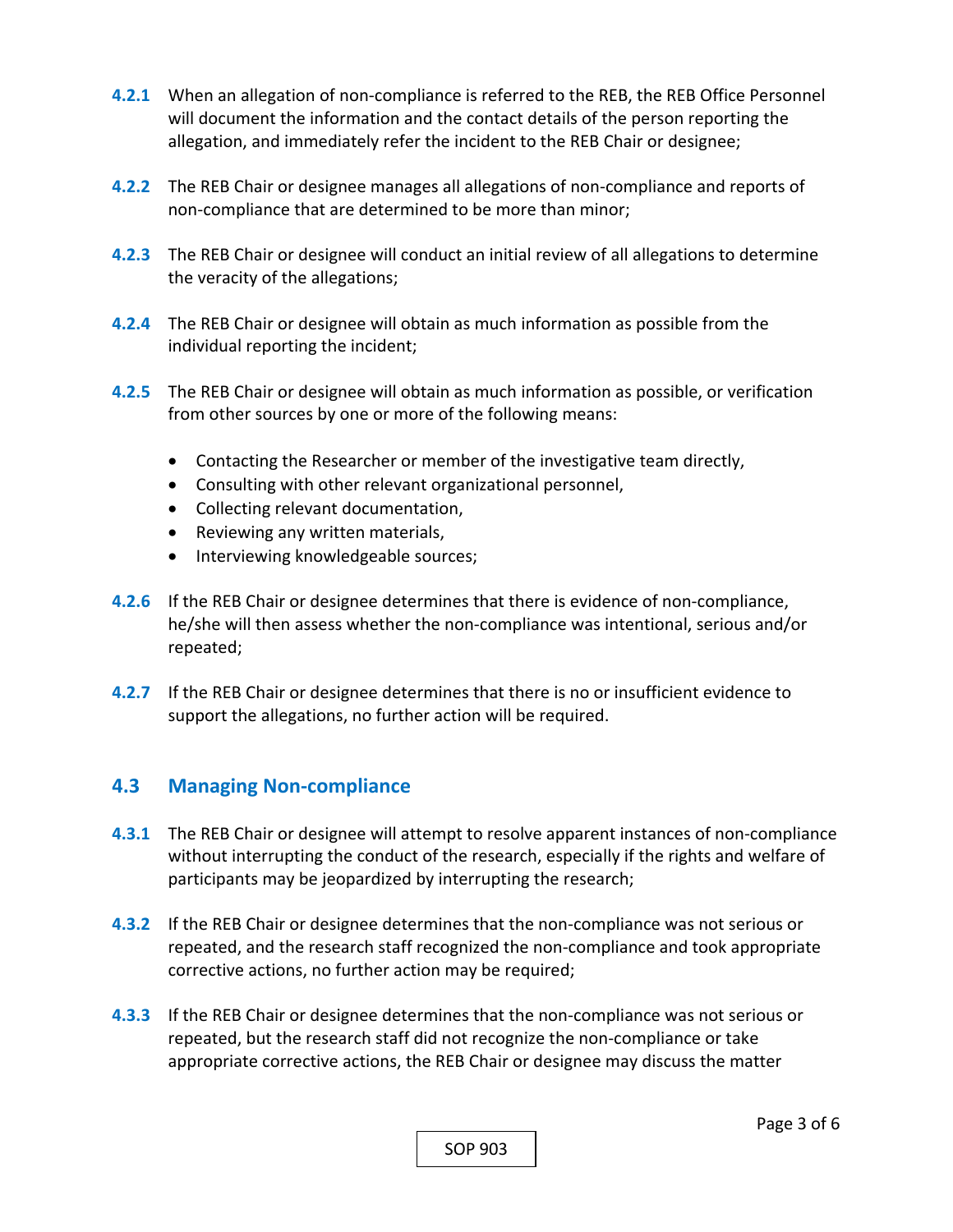directly with the Researcher, recommend corrective action, request a Quality Assurance evaluation, and/or refer the matter to the REB at a Full Board meeting;

- **4.3.4**  If it appears that a Researcher was intentionally non‐compliant, the REB Chair or designee may suspend the conduct of the research immediately. The matter will normally be referred to the next Full Board meeting of the REB. The REB Chair or designee will inform the Department/Division Head and Vice‐President, Research & Innovation if necessary;
- **4.3.5**  The REB will review the information at the next Full Board meeting and may recommend appropriate corrective actions;
- **4.3.6**  Corrective actions are based upon the nature and the degree of the non‐compliance. In evaluating the non‐compliance, the REB, the REB Chair and/or designee may consider one or more of the following actions:
	- Request modification of the protocol,
	- Request modification of the informed consent document,
	- Require that additional information be provided to past participants,
	- Require that current participants be notified,
	- Require that current participants re-consent to participation,
	- Modify the continuing review schedule,
	- Require onsite observation of the consent process,
	- Suspend the new enrollment of participants,
	- Suspend REB approval of the research,
	- Suspend Researcher involvement in the research,
	- Terminate REB approval of the research,
	- Require the Researcher and/or staff to complete a training program,
	- Notify organizational entities (e.g., legal counsel, risk management),
	- Ensure that all other regulatory reporting requirements are met, as required,
	- Any other action deemed appropriate by the REB.

## **4.4 REB Response to Reports of Non‐compliance**

- **4.4.1** The REB Chair or designee will notify the Researcher in writing of the results of the REB review of incidents of non‐compliance and any remedial actions required;
- **4.4.2** The REB Chair or designee will report any serious or continuing non‐compliance to the Researcher as well as to the Department/Division Head and Vice‐President, Research & Innovation, and has the authority to report to the regulatory authorities (as applicable) and the Sponsor<sup>2</sup>. The REB may delegate regulatory authority reporting to the organization;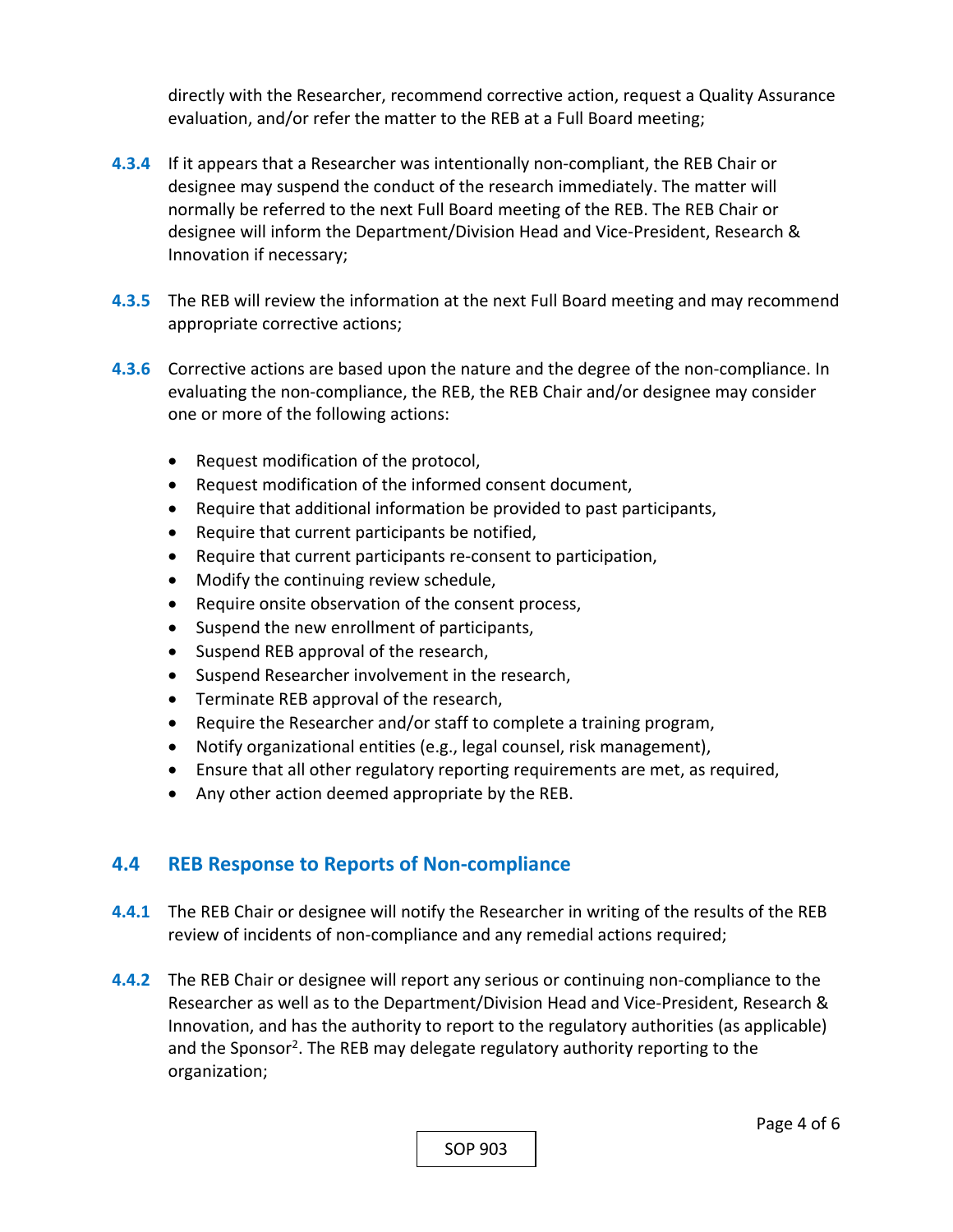- **4.4.3**  The REB Chair or designee may submit an allegation of research misconduct to the Department/Division Head and Vice-President, Research & Innovation as appropriate;
- **4.4.5** If the non-compliance is determined to be serious and/or continuing, and it is in relation to a study that is funded or supported by the U.S. Federal Government or regulated by the U.S. Food and Drug Administration, the REB Chair or the Director, Office of Research Ethics, will notify the applicable regulatory authorities<sup>3</sup>;
- **4.4.6**  The REB will request a time‐sensitive response in writing from the Researcher, including the corrective action plan<sup>4</sup>;
- **4.4.7**  The Researcher's response may be reviewed using a delegated REB review procedure or the review may be referred to the REB, for a decision from the Full Board;
- **4.4.8**  The REB Chair or designee will follow‐up to assess any corrective measures implemented by the Researcher.

#### **4.5 Documenting Non‐compliance**

- **4.5.1** The REB Chair or designee will document the findings of reports of non-compliance;
- **4.5.2** For those incidents of non‐compliance referred to the Full Board, the REB Office Personnel will document the following in the REB meeting minutes: a description of the incident and findings, verification of the non‐compliance, the REB's decision, the remedial action required by the REB, the Researcher's response and actions implemented and plans for further follow‐up.

### **5.0 REFERENCES**

1. *UBC Policy 85*:

https://www.universitycounsel.ubc.ca/files/2015/08/policy85.pdf *Government of Canada, Canadian General Standards Board.* CAN/CGSB ‐191.1‐2013 Research ethics oversight of biomedical clinical trials (2013), Section 4.2.3.4:

http://publications.gc.ca/collections/collection\_2017/ongc‐cgsb/P29‐191‐001‐2013‐eng.pdf

2. *Health Canada Guidance for Industry, Good Clinical Practice: Consolidated Guideline*, ICH Topic E6, 1997, Section 5.20:

http://www.hc‐sc.gc.ca/dhp‐mps/prodpharma/applic‐demande/guide‐ld/ich/efficac/e6r2‐step4‐eng.php#a5.20

3. *U.S. Department of Health and Human Services – Title 45 Code of Federal Regulations Part 46 (45 CFR 46.103(b)(5)):* 

https://www.hhs.gov/ohrp/regulations‐and‐policy/regulations/45‐cfr‐46/index.html#46.103 *U.S. Department of Health and Human Services – Title 21 Code of Federal Regulations Part 56 (21 CFR 56.108(b)):*  https://www.accessdata.fda.gov/scripts/cdrh/cfdocs/cfcfr/CFRSearch.cfm?fr=56.108